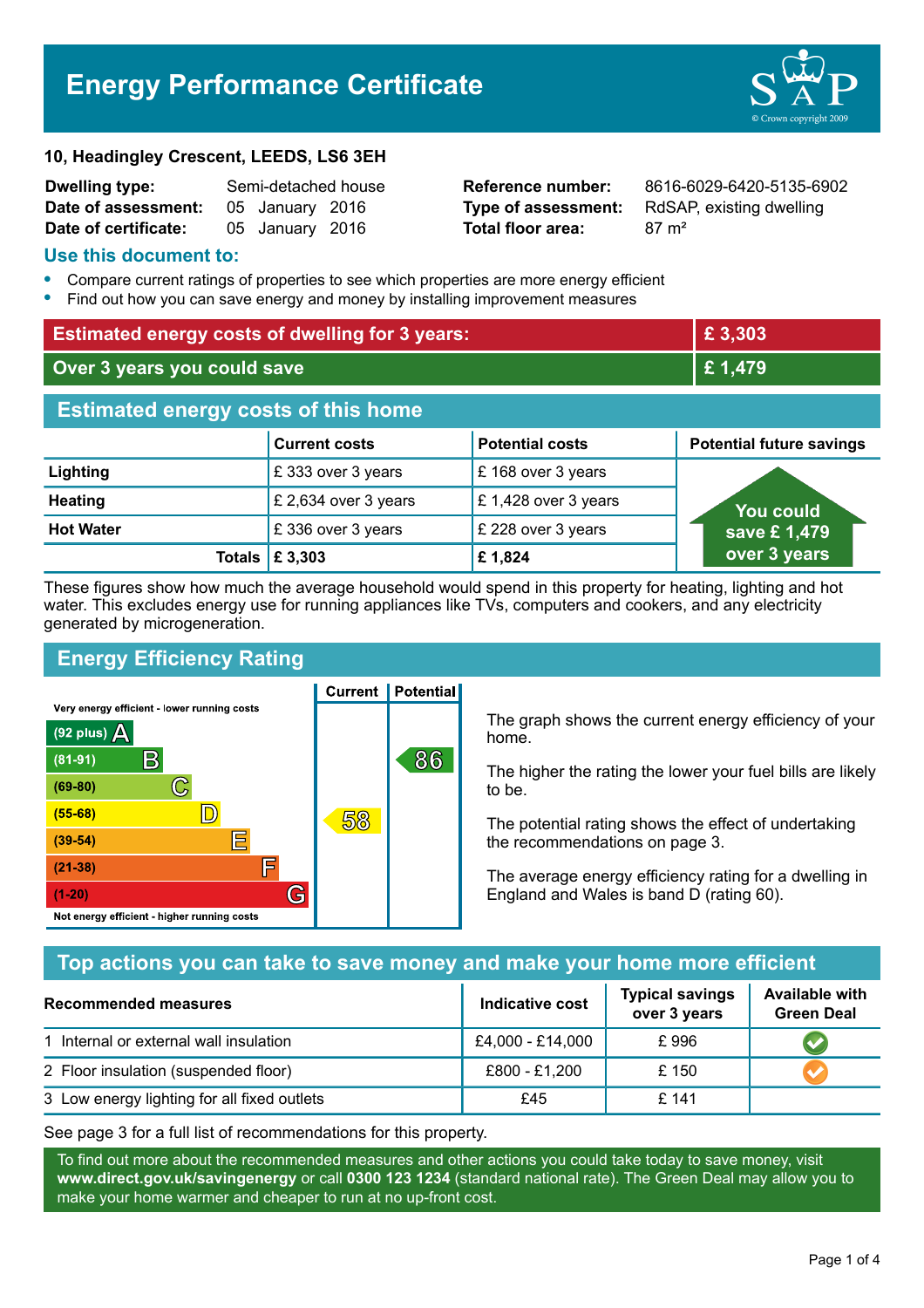## 10, Headingley Crescent, LEEDS, LS6 3EH 05 January 2016 RRN: 8616-6029-6420-5135-6902

**Energy Performance Certificate**

## **Summary of this home's energy performance related features**

| <b>Element</b>        | <b>Description</b>                             | <b>Energy Efficiency</b> |
|-----------------------|------------------------------------------------|--------------------------|
| Walls                 | Solid brick, as built, no insulation (assumed) | ★☆☆☆☆                    |
| Roof                  | Pitched, 270 mm loft insulation                | ★★★★☆                    |
| Floor                 | Suspended, no insulation (assumed)             |                          |
| Windows               | Fully double glazed                            | ★★★☆☆                    |
| Main heating          | Boiler and radiators, mains gas                | ★★★★☆                    |
| Main heating controls | Programmer, TRVs and bypass                    | ★★★☆☆                    |
| Secondary heating     | None                                           |                          |
| Hot water             | From main system                               | ★★★★☆                    |
| Lighting              | No low energy lighting                         | ★☆☆☆☆                    |

Current primary energy use per square metre of floor area: 316 kWh/m² per year

The assessment does not take into consideration the physical condition of any element. 'Assumed' means that the insulation could not be inspected and an assumption has been made in the methodology based on age and type of construction.

## **Low and zero carbon energy sources**

Low and zero carbon energy sources are sources of energy that release either very little or no carbon dioxide into the atmosphere when they are used. Installing these sources may help reduce energy bills as well as cutting carbon. There are none provided for this home.

# **Opportunity to benefit from a Green Deal on this property**

The Green Deal may enable owners and occupiers to make improvements to their property to make it more energy efficient. Under a Green Deal, the cost of the improvements is repaid over time via a credit agreement. Repayments are made through a charge added to the electricity bill for the property. To see which improvements are recommended for this property, please turn to page 3. You can choose which improvements you want to install and ask for a quote from an authorised Green Deal provider. They will organise installation by an authorised Green Deal installer. If you move home, the responsibility for paying the Green Deal charge under the credit agreement passes to the new electricity bill payer.

For householders in receipt of income-related benefits, additional help may be available.

To find out more, visit **www.direct.gov.uk/savingenergy** or call **0300 123 1234**.

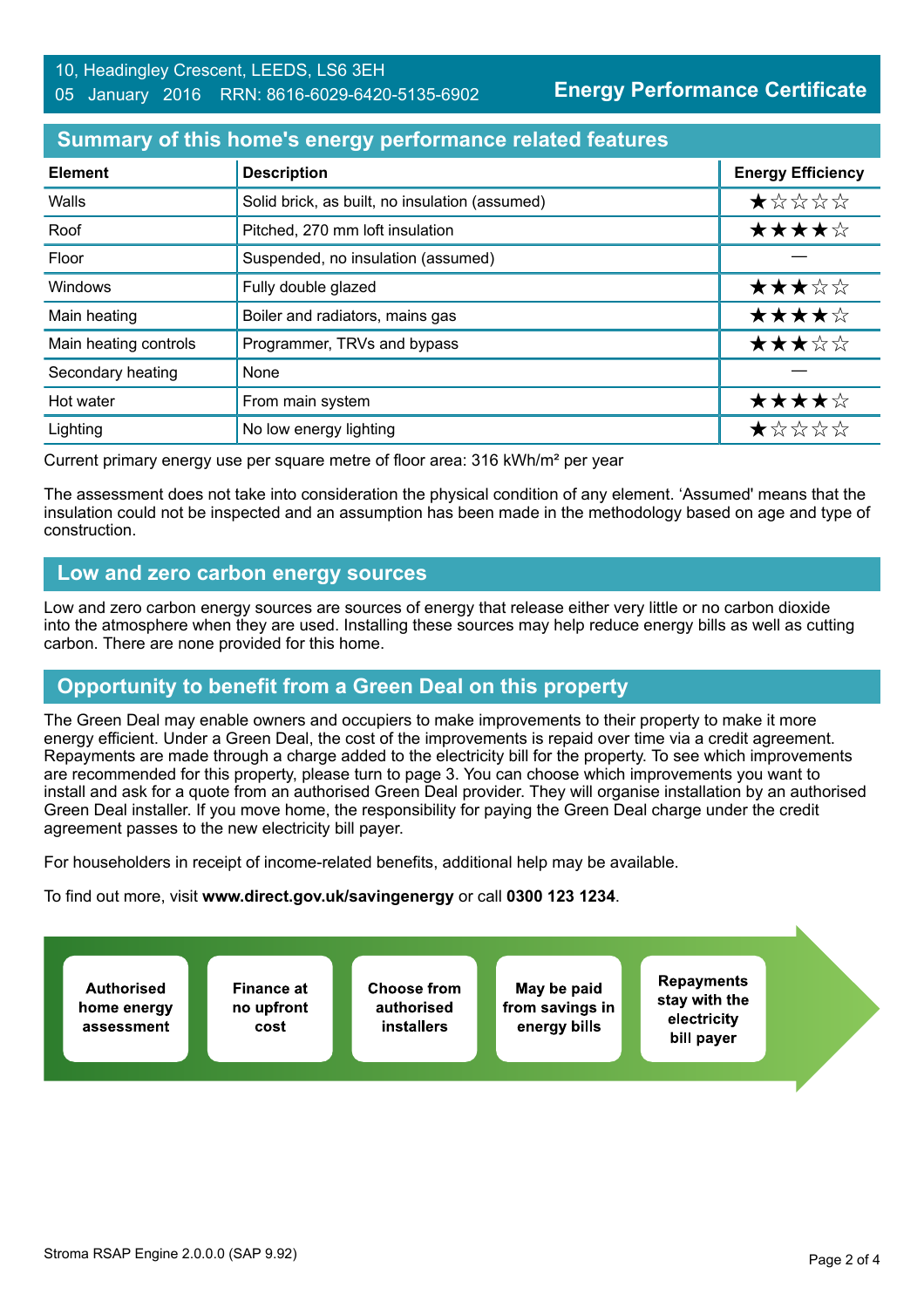## 10, Headingley Crescent, LEEDS, LS6 3EH 05 January 2016 RRN: 8616-6029-6420-5135-6902

## **Recommendations**

The measures below will improve the energy performance of your dwelling. The performance ratings after improvements listed below are cumulative; that is, they assume the improvements have been installed in the order that they appear in the table. Further information about the recommended measures and other simple actions you could take today to save money is available at **www.direct.gov.uk/savingenergy**. Before installing measures, you should make sure you have secured the appropriate permissions, where necessary. Such permissions might include permission from your landlord (if you are a tenant) or approval under Building Regulations for certain types of work.

Measures with a green tick  $\bullet$  are likely to be fully financed through the Green Deal since the cost of the measures should be covered by the energy they save. Additional support may be available for homes where solid wall insulation is recommended. If you want to take up measures with an orange tick  $\bullet$ , be aware you may need to contribute some payment up-front.

| <b>Recommended measures</b>               | Indicative cost  | <b>Typical savings</b><br>per year | <b>Rating after</b><br>improvement | <b>Green Deal</b><br>finance |
|-------------------------------------------|------------------|------------------------------------|------------------------------------|------------------------------|
| Internal or external wall insulation      | £4,000 - £14,000 | £ 332                              | <b>C70</b>                         |                              |
| Floor insulation (suspended floor)        | £800 - £1,200    | £ 50                               | C72                                |                              |
| Low energy lighting for all fixed outlets | £45              | £47                                | C74                                |                              |
| Heating controls (room thermostat)        | £350 - £450      | £ 27                               | C75                                |                              |
| Solar water heating                       | £4,000 - £6,000  | £ 37                               | C76                                |                              |
| Solar photovoltaic panels, 2.5 kWp        | £5,000 - £8,000  | £ 254                              | <b>B86</b>                         |                              |

# **Choosing the right package**

Visit **www.epcadviser.direct.gov.uk**, our online tool which uses information from this EPC to show you how to save money on your fuel bills. You can use this tool to personalise your Green Deal package. Public services all in one place of the public services all in one place

| <b>Green Deal package</b>            | Typical annual savings |  |
|--------------------------------------|------------------------|--|
| Internal or external wall insulation | Total savings of £332  |  |
| Electricity/gas/other fuel savings   | £0/£332/£0             |  |

You could finance this package of measures under the Green Deal. It could **save you £332 a year** in energy costs, based on typical energy use. Some or all of this saving would be recouped through the charge on your bill.